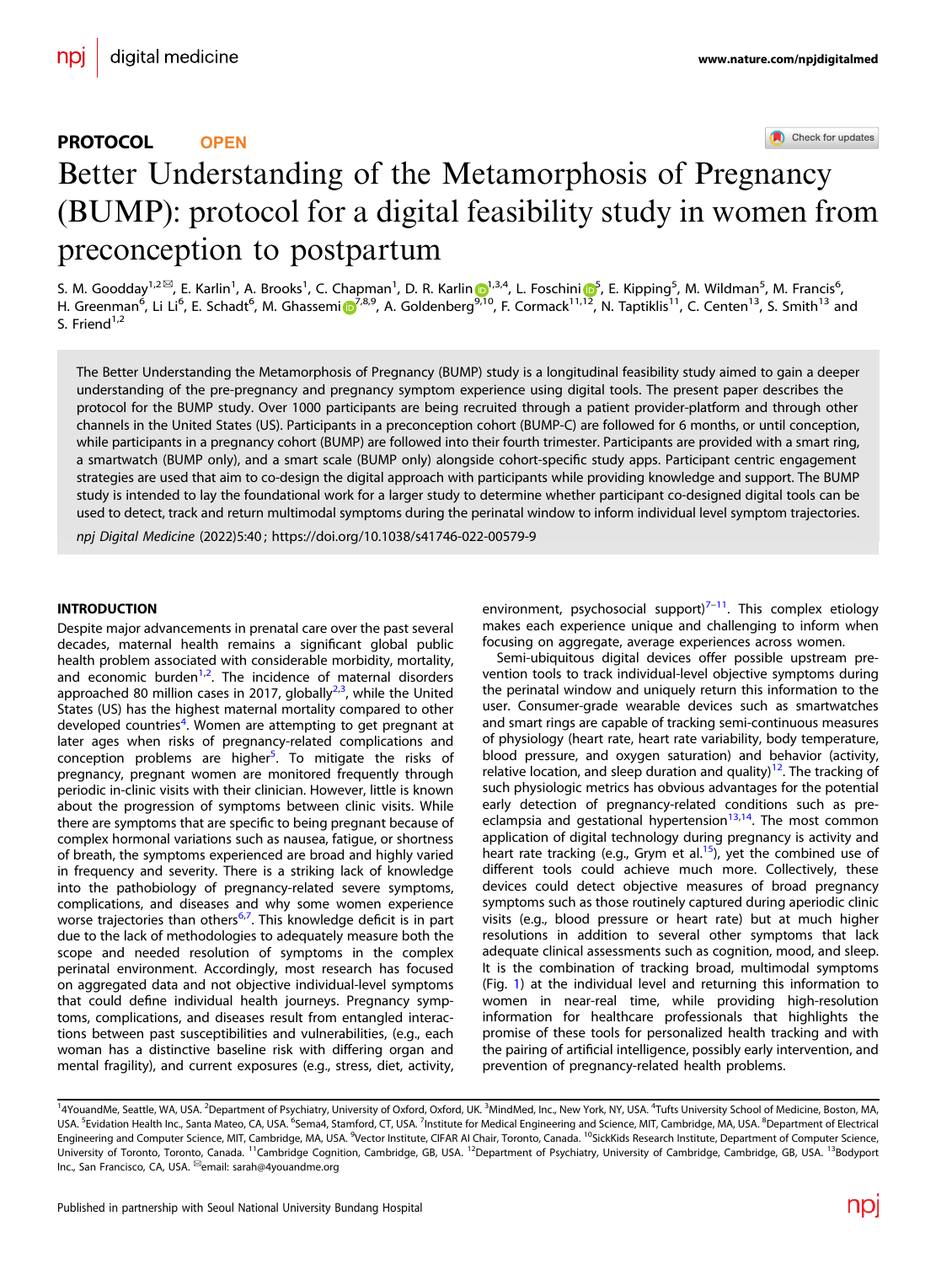

Fig. 1 Pregnancy-related symptoms to objectively measured signals. A spider chart of pregnancy-related symptoms and their potential objective signals from digital devices.

The goal of the Better Understanding the Metamorphosis of Pregnancy (BUMP) study is to gain a deeper understanding of the pre-pregnancy and pregnancy individual-level symptom experience through the use of wearable devices, smart scales and smartphone apps. This paper presents the protocol for the BUMP study.

## METHODS

<span id="page-1-0"></span>2

## Study design

The BUMP study is a digital health longitudinal feasibility study conducted by 4YouandMe ([www.4youandme.org](http://www.4youandme.org)), a non-profit that conducts open source, digital health research. The BUMP study was designed to follow a target sample size of 1000 women from preconception to the fourth trimester. Multiple digital tools including a smartwatch, smart ring, smart scale, and study smartphone apps will be used to detect and track self-reported subjective and objectively measured symptoms associated with hormonal variations in women who are trying to conceive, pregnant, and in the postpartum period. This study was approved by the IRB, Advarra (Pro00047893).

The specific objectives of the BUMP study are to:

- 1. Demonstrate the feasibility of the collection and integration of digital and clinical data from pregnant women or women trying to conceive using engagement strategies focused on support and knowledge
- 2. Characterize the inter/intra individual variation in objective and subjective pregnancy-related symptoms and signs (blood pressure changes, emesis, fatigue, mood, sleep, dyspnea, cognition, edema, gait, and other)
- 3. Characterize the inter-/intra-individual variation in objective and subjective pre-pregnancy-related symptoms and signs associated with fertility treatments (i.e., mood, cognition, sleep, anxiety, irritability, anger, fatigue, vasomotor, other)
- 4. Determine individual-level patterns in subjective and objective data that are associated with pregnancy-related complications, severe symptoms, and diseases

#### Recruitment

Enrollment began on 23 February 2021, and will continue until December 2022. Participants are recruited over Sema4's patient

portal (WIRB Protocol No. - Sema4-WIRB-002). Sema4's patient portal provides a mechanism for Sema4 to engage with its patients, including communicating Sema4's test results and managing electronic consents. This platform also comprises a triggered digital consent platform that requests patient users' permission to access electronic medical record (EMR) data, so that Sema4 can return such data through the Sema4 patient portal in a patient-centric format with insights specific to the patient's health journey; and for research purposes, such as to be re-contacted to participate in specific and relevant research-related programs. Patients who completed a Sema4 test commonly associated with pregnancy (e.g., non-invasive prenatal testing, expanded carrier screening) and consented to have their EMR data accessed by Sema4 receive an email notification from Sema4 with a brief description of the study and option to provide contact information so that a study representative can contact them. We conducted A/B testing of different recruitment emails to determine which language had the most success in inciting interest from potential participants. A sample of one of these recruitment emails can be found in the supplementary information (Supplementary Note 1). Participants may also be recruited from other channels, including social media, clinics and word of mouth with a particular emphasis on targeting women from more diverse and disadvantaged backgrounds. The same inclusion criteria and consent process will occur for these additional participants with the exception of EMR data access. For these cases, EMR data will be accessed using a 3rd party company, HumanAPI that securely retrieves participants' EMR data from their healthcare providers, negating the need for consent to have Sema4 access and retrieve this information.

The BUMP study comprises two cohorts of women. The BUMP cohort includes women who are currently pregnant, and the BUMP-Conception (C) cohort includes women actively attempting to get pregnant. There is very little data on the early stages of pregnancy, largely a result of recruitment challenges. Many women are unaware of very early pregnancy, while miscarriage rates are highest during the early pregnancy phase. Recruiting a preconception cohort enables the collection of information during the first few weeks of pregnancy which could lead to informing determinants of miscarriage, in addition to providing data for a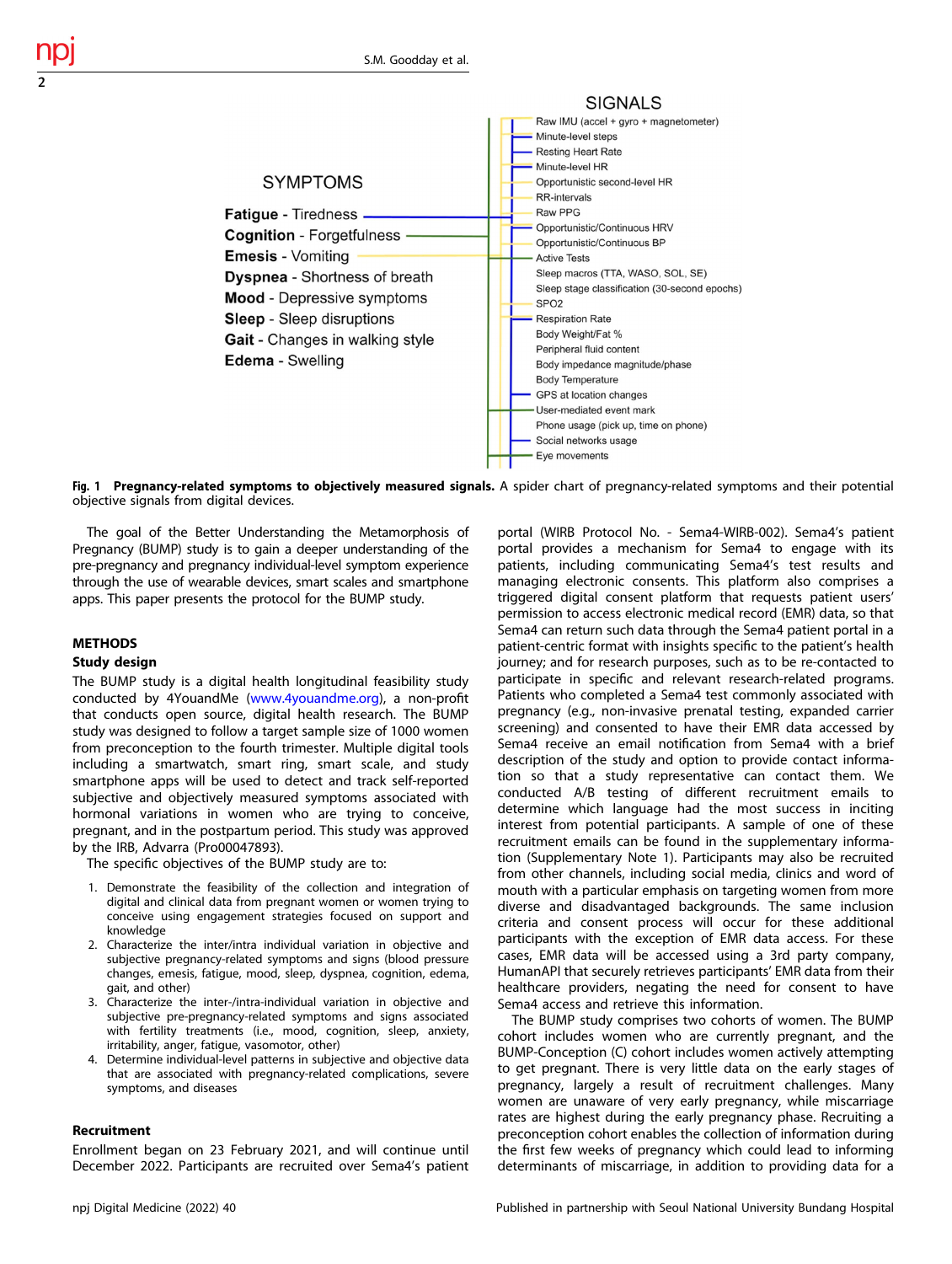baseline prior to pregnancy to better inform pregnancy-related symptom trajectories.

BUMP participants are enrolled if they are pregnant and asked to participate into their fourth trimester (three months postpartum). To be included in the BUMP cohort participants must be up to and including 15 weeks pregnant, be  $18+$  years of age, own a personal smartphone that is an iPhone SE or newer or an Android version 6.0 device or newer, have an unshared email address and be proficient in English. Participants are excluded if they do not have a permanent address, are unable to read or understand the study materials, or intend to terminate their pregnancy at time of enrollment. Eligible and consented participants are mailed an Oura smart ring [\(https://ouraring.com/](https://ouraring.com/) ) and a Garmin Venue Sq smart watch [\(https://www.garmin.com/](https://www.garmin.com/)) and asked to continuously wear these devices for the duration of their participation alongside interacting with a BUMP study app. Participants are also provided with a Bodyport cardiac scale [\(https://bodyport.com/](https://bodyport.com/)) for daily weigh-ins.

BUMP-C participants are enrolled if they are actively trying to conceive and will be followed for six months or until conception, whichever comes first. These participants have the option of transitioning to the BUMP cohort if they become pregnant. Trying to conceive is defined by a variety of methods including spontaneous conception, or any form of fertility treatment that could include oral/injectable treatments or other assisted reproductive treatments such as In vitro fertilization (IVF). The same inclusion/exclusion criteria applied to BUMP apply to BUMP-C except for including women currently actively trying to conceive and those 18–40 years of age. BUMP-C participants are mailed an Oura smart ring and asked to wear this continuously for the duration of their participation alongside interacting with a BUMP-C study app.

#### Study smartphone app

Two study smartphone apps (BUMP and BUMP-C) were developed to serve as participants' hub for all study-related communications and data collection (Fig. [2](#page-3-0)). The app is equipped with daily and intermittent surveys and active tasks measuring key symptoms associated with hormonal variations in women attempting to get pregnant, or currently pregnant. In pregnant women we targeted nine key symptoms of pregnancy including: changes in mood, sleep, cognition, blood pressure (BP), gait, nausea/vomiting (emesis), shortness of breath (dyspnea), swelling (edema), and fatigue. In women attempting to conceive, we targeted similar symptoms (a complete list of app-based survey and active tasks content can be found in Table [1](#page-4-0)) that might arise from fertility treatments such as vasomotor symptoms. Participants are instructed to download the app from the App Store (iOS) or Play Store (Android). Upon download, participants are walked through the study onboarding process, starting with eConsent. Research-Kit's eConsent framework [\(http://researchkit.org/docs/docs/](http://researchkit.org/docs/docs/InformedConsent/InformedConsent.html) [InformedConsent/InformedConsent.html](http://researchkit.org/docs/docs/InformedConsent/InformedConsent.html)) was used (for iOS) that includes brief summary screens with a link out to a 'learn more' section to convey the consent narrative in a more digestible way. Participants are provided with the full eConsent to review, followed by a brief comprehension quiz before digitally signing and are immediately sent a signed version via their provided email address. Participants are also walked through downloading and agreeing to the manufacturing terms of the included third party applications (described below). A 4YouandMe engagement specialist assists participants with this process over the phone and describes what to expect.

The study app (Fig. [2](#page-3-0)) was designed to engage participants in daily survey and active task completion with push notifications and daily rewards that are tallied at the end of the study in the form of modest financial compensation. Surveys included selfreported momentary, daily and intermittent measures of symptoms. Active tasks include cognitive and emotional bias tasks (Cambridge Cognition; [https://www.cambridgecognition.](https://www.cambridgecognition.com) [com](https://www.cambridgecognition.com)), video diaries for the collection of voice and face data (Table [1](#page-4-0)), a gait task to measure changes in gait throughout the data collection period, and a walk test for measuring cardiovascular fitness and recovery. Active tasks and surveys are uniquely scheduled on different days to balance the day-to-day participation so that the average daily burden does not exceed five minutes. Once participants start using the app, they are presented with a dashboard that enables them to track select subjective and objective symptoms over time (Fig. [2\)](#page-3-0).

Some survey content is sensitive and includes questions about suicide-related thoughts. These sensitive measures (Table [1](#page-4-0)) are administered over the phone by 4YyouandMe engagement specialists. In the event of a suicide risk event, an on-call study psychiatrist is triggered immediately to call the participant to facilitate the necessary care.

#### Cognitive Active tasks

CANTAB EBT<sup>16</sup> detects perceptual bias in facial emotion perception. Fifteen computer-morphed images derived from the facial features of real individuals that are morphed between two emotions (e.g., happy and sad) of varied intensities are presented to the participant one at a time on-screen. Each face is displayed for 150 ms and presented three times. The participant must then indicate which emotion they think the face displayed from two options (happy and sad), presented on-screen.

The Cognition Kit N-Back<sup>[17](#page-6-0)</sup> is a measure of attention and working memory. In each testing session nine symbols, randomly selected from a pool of 227, are presented for 600 ms, one at a time for 30 trials. Participants were asked to respond when any symbol is the same as the symbol presented two trials previously.

The Psychomotor Vigilance Task (PVT; [https://www.](https://www.cambridgecognition.com) [cambridgecognition.com\)](https://www.cambridgecognition.com) assesses vigilance and reaction time. Participants must monitor the smartphone screen until a number appears. The participant should touch the screen as soon as they see the numbers appear. The number in the box at the center of the screen increases each msec, until the participant touches the screen, providing immediate feedback on reaction time. 45 trials are presented with a variable inter-trial interval.

#### Wearable devices

Participants are asked during in-app onboarding to perform a onetime syncing of their provided device to the associated smartphone app. This task can be performed at a later time as well, while participants wait for their devices to be delivered in the mail. BUMP-C participants are given a choice to keep their Oura ring, or to receive financial compensation proportionate to their accumulated study points for task completion. BUMP participants receive financial compensation proportionate to their accumulated study points for task completion and can keep their Oura smart ring or Garmin smartwatch. If participants withdraw from the study early, they will be asked to return their device(s).

The Oura smart ring 2 [\(https://ouraring.com/](https://ouraring.com/)) is a light-weight device that is worn on the finger and collects the following passive data: nighttime relative body temperature, sleep quantity and quality, resting heart rate (RHR), heart rate variability (HRV), respiration rate (RR), and activity (steps).

The Garmin Venu Sq ([https://www.garmin.com/\)](https://www.garmin.com/) smartwatch is made of a flexible, durable material similar to that used in many sports watches and includes a stainless steel watch case and buckle. The Garmin smartwatch collects the following passive data: RHR, HRV, RR, Pulse Ox blood oxygen saturation monitor and sleep quantity.

The Bodyport cardiac scale [\(https://bodyport.com/](https://bodyport.com/)) comprises a physical platform on which the user stands with bare feet. Four electrodes located on the top surface of the platform are used to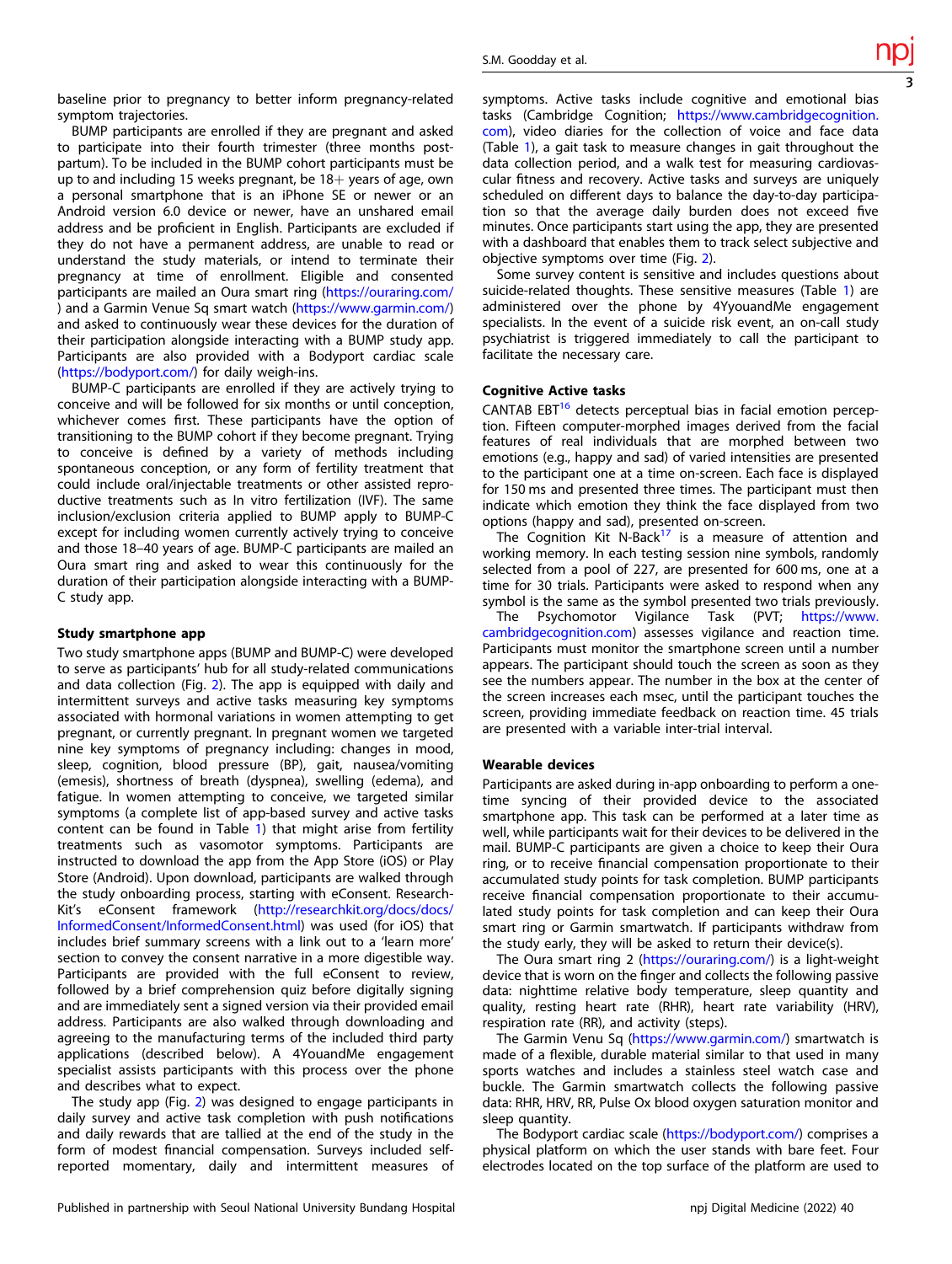

Fig. 2 Sample screenshots from the BUMP study app. Select sample screenshots from the BUMP study app onboarding and e-consent (top 3 panels), quick activities (ecological momentary assessments) (bottom left panel), and the 'Your Data' tab that tracks participation and returns select symptom summaries back to participants (bottom middle and right panel).

obtain three biological signals from the user's body. The first is a passive electrical signal and is similar in origin to an electrocardiograph. The second reflects pulsatile blood flow and is determined by measuring small changes in the electrical resistance through the legs. This signal is obtained by transmitting a small, safe, battery-generated current between the user's feet. The third signal measures blood flow velocity through the Aorta and reflects mechanical function of the heart. From these signals, the Bodyport cardiac scale measures multiple biomarkers including weight, peripheral fluid levels, HR, HRV, cardiac time intervals, and ejection forces.

## Third party applications and additional passive assessments

During the onboarding, participants are asked to download the apps corresponding to each study device. Additionally,

<span id="page-3-0"></span>4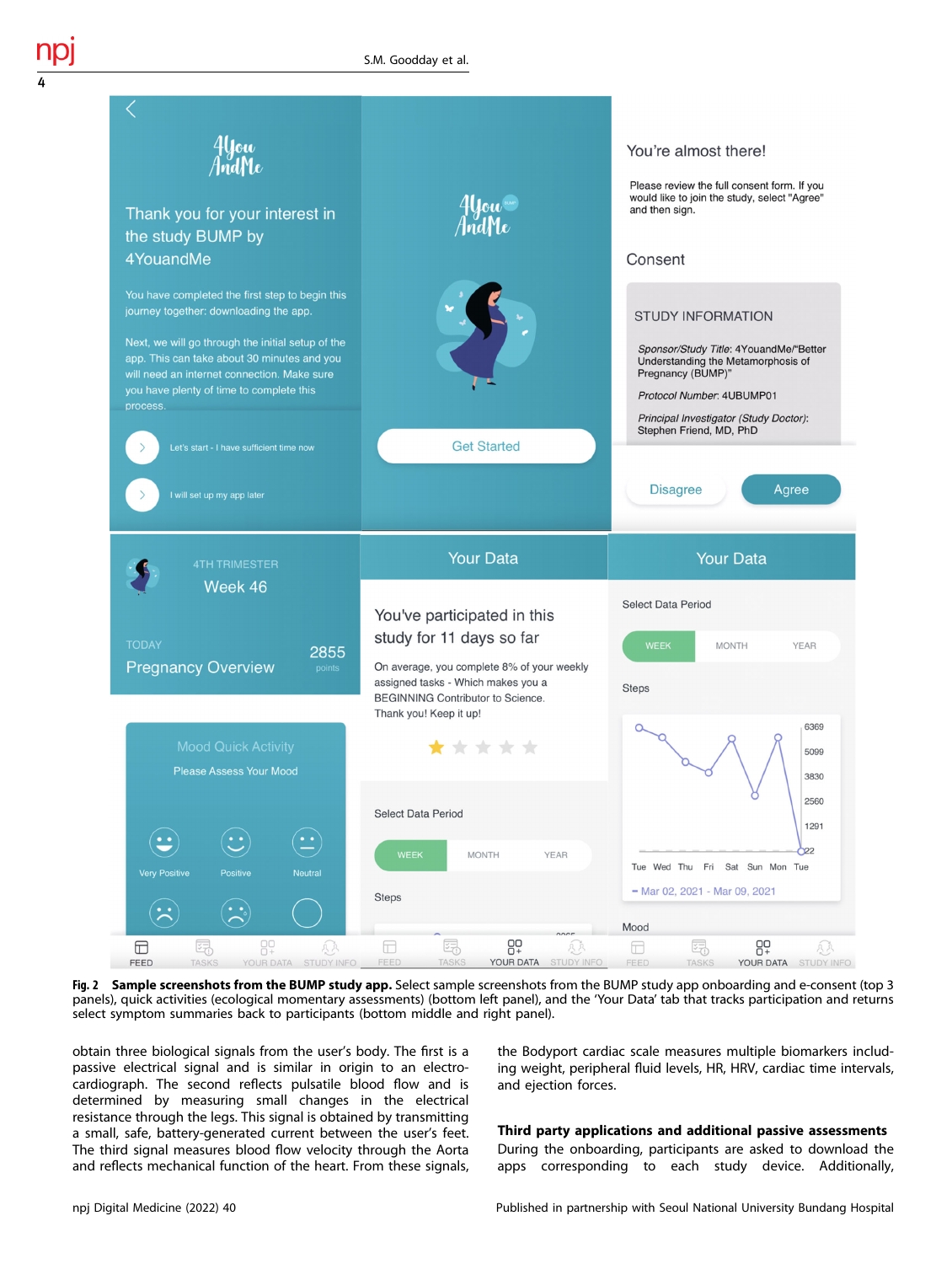<span id="page-4-0"></span>

| Measure        | Cadence                             | Assessments                                                                                                                    | Source              | Cohort        |
|----------------|-------------------------------------|--------------------------------------------------------------------------------------------------------------------------------|---------------------|---------------|
|                | Active (survey) Baseline (+35 days) | Demographics, lifestyle, and medical history <sup>a</sup>                                                                      | Study app           | <b>Both</b>   |
|                |                                     | Medications <sup>a</sup>                                                                                                       | ES check in         | <b>Both</b>   |
|                |                                     | Adverse Childhood Events (ACE) <sup>31</sup>                                                                                   | ES check in         | <b>BUMP</b>   |
|                |                                     | Perinatal post-traumatic stress disorder <sup>32</sup>                                                                         | ES check in         | <b>BUMP</b>   |
|                |                                     | Ten-item personality inventory <sup>33</sup>                                                                                   | Study app           | <b>Both</b>   |
|                | Daily                               | Daily Stress and Symptom Survey <sup>a</sup>                                                                                   | Study app           | <b>Both</b>   |
|                | Daily                               | EMA (mood, cognition, stress, energy [anger, irritability, anxiety BUMP-C<br>only]) <sup>a</sup>                               | Study app           | <b>Both</b>   |
|                | Monthly/weekly                      | Healthcare/fertility treatment utilization <sup>a</sup>                                                                        | Study app           | Both          |
|                | Weekly                              | Pitting Edema Assessment <sup>a</sup>                                                                                          | ES check in         | <b>BUMP</b>   |
|                | Weekly                              | Pregnancy-Unique Quantification of Emesis <sup>34</sup>                                                                        | Study app           | <b>BUMP</b>   |
|                | Weekly                              | PROMIS Sleep-Related Impairment (V1.08a) <sup>35</sup>                                                                         | Study app           | <b>Both</b>   |
|                | Weekly                              | Fatique Assessment Scale <sup>36</sup>                                                                                         | Study app           | <b>Both</b>   |
|                | Every 2 weeks                       | Patient Health Questionnaire-937                                                                                               | ES check in         | <b>Both</b>   |
|                | Triggered                           | Columbia-Suicide Severity Rating Scale <sup>38</sup>                                                                           | ES check in         | <b>Both</b>   |
|                | Every 2 weeks                       | General Anxiety Disorder-739                                                                                                   | ES check in         | <b>Both</b>   |
|                | Monthly                             | PROMIS Global-10 <sup>40</sup>                                                                                                 | Study app           | <b>BUMP</b>   |
|                | Monthly                             | PROMIS Emotional Support (4a) <sup>41</sup>                                                                                    | Study app           | <b>BUMP</b>   |
|                | Post-natal                          | Maternal Social Support Index <sup>42</sup>                                                                                    | ES check in         | <b>BUMP</b>   |
|                | Post-natal                          | Pediatric Outcomes <sup>43</sup> and birthing data <sup>a</sup>                                                                | ES check in         | <b>BUMP</b>   |
|                | Post-natal                          | Edinburgh Postnatal Depression Scale <sup>44</sup>                                                                             | ES check in         | <b>BUMP</b>   |
| Active (Tasks) | Every other day                     | Cogkit N-Back Test <sup>17</sup>                                                                                               | Cambridge cognition | <b>BUMP</b>   |
|                | Every 4 days                        | CANTAB Psychomotor Vigilance Test (PVT; https://www.<br>cambridgecognition.com)                                                |                     | <b>BUMP</b>   |
|                | Weekly                              | CANTAB Emotional Bias Test (EBT) <sup>16</sup>                                                                                 |                     | <b>Both</b>   |
|                | Weekly                              | Reaction Time Test/Trail Making Task (http://researchkit.org/docs/docs/<br>ActiveTasks/ActiveTasks.html)                       | Study app           | <b>BUMP-C</b> |
|                |                                     | Every 2 weeks/monthly 2-Minute Walk Test (http://researchkit.org/docs/docs/ActiveTasks/<br>ActiveTasks.html) and Gati Task(58) | Study app           | <b>BUMP</b>   |
|                | Every 2 weeks/weekly                | Video diary                                                                                                                    | Study app           | <b>Both</b>   |

<sup>a</sup>4YouandMe developed questionnaire.

participants in BUMP are given the option to use RescueTime – an application that tracks screen time and are asked if they would like to grant permission to the study investigators to access their Twitter and Instagram data (e.g., numbers of posts, like, follows, followers, tags). Participants are also asked if investigators can access their relative location data.

#### Digital engagement strategy

Engagement is typically poor in digital health app-based studies<sup>[18](#page-6-0)–[20](#page-6-0)</sup>, and is particularly challenging when studies lack a clinical referral for recruitment. 4YouandMe has been piloting digital engagement strategies across other studies using participant centric principles that aim to provide knowledge and support to research participants through a variety of channels as described below.

Participants are paired with an 'Engagement Specialist' at the beginning of the study and are asked to engage in phone or video calls approximately every two weeks to every month. These calls serve multiple purposes: (1) to offer support to participants and troubleshoot digital device and study-related problems; (2) to collect qualitative data on the pre-pregnancy and pregnancy experience with a particular emphasis on collecting contextual data on why women perceive shifts in symptoms, or notice shifts in objective symptoms from their returned symptom data; and (3) to solicit feedback and suggestions from participants as part of the co-design of the app and the approach. At this feasibility stage, we employ a 'learning by doing' approach whereby direct participant feedback is used to refine the app and overall study experience in real time during the course of active study time.

The study investigators will hold study-related events that include joint investigator/participant anonymous zoom calls that aim to give participants an update on study progress, share some preliminary results and give the participants a chance to meet the study team, ask questions and offer further feedback on study experience.

## Analysis plan

Individual symptom maps will be curated for each participant including multimodal subjective and objective data streams across digital devices. We plan to use a variety of supervised and unsupervised machine learning techniques to identify and validate multimodal digital biomarkers and create predictive models for future participant state in all participants, and use model ablation to identify signals with high predictive value (e.g. refs.  $21-23$  $21-23$  $21-23$ ). Data integration $24,25$  will involve statistical exploratory analyses on self-reported subjective vs. objective measures of pregnancy symptoms and will integrate different types of data into similarity networks (e.g., combining different measures of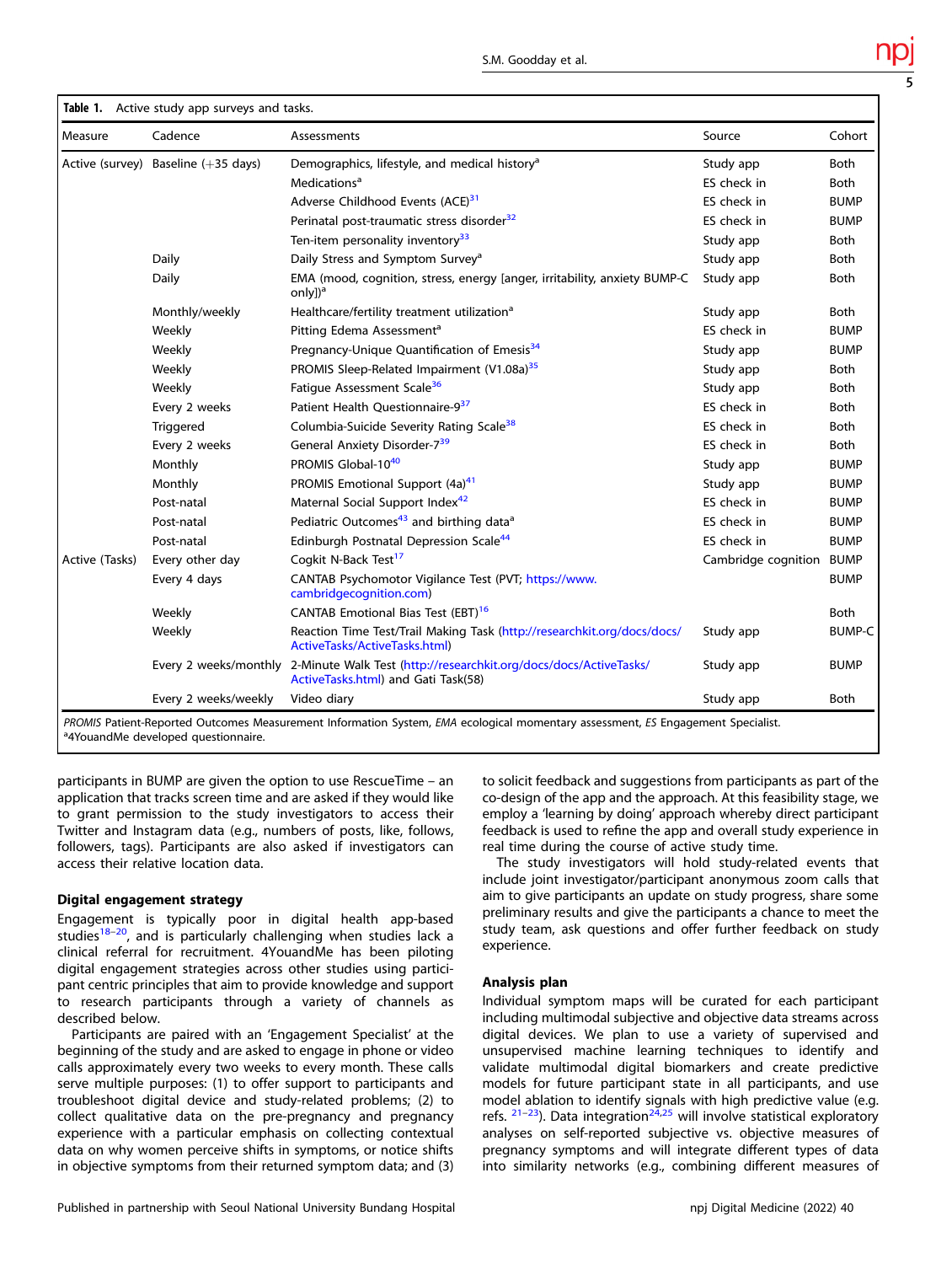pregnancy symptoms such as from text and image (face) data). We will explore Embedding/Latent State Discovery using neural networks and autoregressive methods used to assess if there is convergence of particular patterns in combined objectively measured sensor data across observed individuals<sup>[26](#page-6-0),27</sup>. State Transition Detection will be used to identify pregnant women transitioning from symptoms to more severe symptoms and complications

#### Data management

All participant data will be securely stored in coded form, stripped of personal identifiers using a unique identifier. Personally identifiable information will be stored in a separate location to coded study data and destroyed ten years after study completion. Personally identifiable information will be kept strictly confidential and only accessible to authorized members of the immediate research team. All data collected during the study will be performed by Evidation Health ([https://evidation.com/\)](https://evidation.com/), a health and measurement company in accordance with local and state laws, regulations, and IRB policies around study data collection and use. Data will be transmitted using Transport Layer Security (TLS) and stored on encrypted disks on secure servers. Administrative access to these servers is limited to only the necessary IT staff at Evidation Health. The 4YouandMe server at Evidation collects data from the participant's wearable sensors, like Oura. Authentication and authorization is managed through OAUTH2 over HTTPS from the respective vendor's website. Data is retrieved directly from vendor servers through their public APIs and sent to Evidation, where all processing is conducted.

Data recorded during Engagement Specialist check-in calls is collected and managed in a REDCap database. Research Electronic Data Capture (REDCap<sup>[28](#page-6-0),[29](#page-6-0)</sup>) is an electronic data capture tool hosted and managed by the Center for International Emergency Medical Services (CIEMS; <http://ciems.org/>). REDCap is a secure, web-based software platform designed to support data capture for research studies. The REDCap database can only be accessed by authorized users from the 4YouandMe research team. Coded (stripped of personally identifiable information) EMR data will be provided to Evidation Health by Sema4 using a study-specific participant ID to link EMR data to study app data on the Evidation platform. EMR data may also be accessed through other channels. Active tasks, survey and device data will be collected and managed through the Evidation Health data platform. The study data files are accessible to authorized research personnel who work in relevant components of the study.

## DISCUSSION AND EXPECTED IMPACT

Women transitioning to a pregnancy state could be better supported and empowered. Sadly, similar to other female reproductive transitions such as menopause, pregnancy is still an enigmatic experience. Many pregnancy-related complications could be prevented if detected earlier. Maternal health has widespread impact not only for the mother's immediate health and well-being but also for long-term postnatal, fetal and infant health<sup>[6](#page-6-0)</sup>. Targeting the perinatal window for optimal maternal health is arguably one of the most upstream preventive approaches to setting a healthy playing field for children's lifelong development.

The application of digital technology for healthier pregnancy transitions has started to emerge, including activity trackers to encourage physical activity and to track diet and other physiological measures such as heart rate, heart rate variability, body temperature and blood pressure ([https://www.whoop.com/thelocker/wvu-study](https://www.whoop.com/thelocker/wvu-study-pregnancy-health-trends/)[pregnancy-health-trends/;](https://www.whoop.com/thelocker/wvu-study-pregnancy-health-trends/) [https://www.purdue.edu/newsroom/](https://www.purdue.edu/newsroom/releases/2018/Q3/wearable-technology-could-help-pregnant-women-detect-health-complications,-improve-outcomes.html) [releases/2018/Q3/wearable-technology-could-help-pregnant](https://www.purdue.edu/newsroom/releases/2018/Q3/wearable-technology-could-help-pregnant-women-detect-health-complications,-improve-outcomes.html)[women-detect-health-complications,-improve-outcomes.html\)](https://www.purdue.edu/newsroom/releases/2018/Q3/wearable-technology-could-help-pregnant-women-detect-health-complications,-improve-outcomes.html) [15](#page-6-0).

Yet the feasibility and effectiveness of these tools in achieving healthier pregnancies remains to be seen<sup>30</sup>, particularly across diverse and disadvantaged populations. Numerous smartphone apps exist that provide knowledge to women about what to expect during pregnancy. However, we still have limited information on the broad spectrum of pregnancy experiences, largely because we have not had adequate tools to track this complex experience. Much of the knowledge on "what to expect" comes from aggregated data of average experiences in women. While this information might be useful for some women, it may not reflect the experience of all women.

The BUMP study is intended to serve as a participant-centric feasibility study precursor to a larger main study. The uniqueness of the BUMP study is in the use of: (1) a multimodal approach with a focus on individual-level symptom trajectories; (2) the participant centric, co-design strategy; (3) a data capture window from preconception to the postpartum period; and (4) an enriched data set with high-frequency self-reported measures alongside clinically collected data.

A multimodal approach (Fig. [1\)](#page-1-0) aims to leverage machine learning and artificial intelligence assessments to integrate and determine the impact of various features on the individual level risk of a particular outcome (symptom, or state). This approach has advantages for deriving new insights into poorly understood and complex disease pathways and is well suited to the complexity of individual-level pregnancy experience. Women enter the perinatal window with different baselines resulting from complex interactions between genetics and past experiences, while their symptom experiences are modified by psychosocial factors during this period $7-11$  $7-11$  $7-11$ . Integrated digital tools have the potential to provide individual-level information to women, relative to their baselines and their specific context. These approaches could inform women when there is a deviation from their 'normal'. Given the wide range of behavioral and physiological features captured, this information could be used for both physical and mental health insights during the perinatal window (i.e., in the longitudinal tracking of mood). Eventually, with the use of machine learning clustering approaches and large enough datasets, we might be able to identify archetypes (sub-groups) of women who follow similar patterns of symptoms where new and more accurate treatments could be applied to these groups. This individual trajectory approach could tackle the shortcomings of the aggregate data approach that makes erroneous assumptions about generalizability, often producing findings that are nontranslatable to under-represented groups in research, and thereby contributing to socioeconomic and racial maternal health disparities. Although the study population recruited into the BUMP feasibility study is likely to not be fully generalizable to diverse populations, this study does involve targeted recruitment material that will attempt to recruit women via social media and other outlets from more diverse backgrounds. The purpose of this initial study is to work through challenges in the implementation of the proposed digital approach. The main BUMP study will involve a targeted recruitment strategy and partnerships with community-based organizations to ensure a diverse study sample that is crucially needed for perinatal and digital health research.

While the excitement for the utility of digital technology for healthier pregnancies is clearly present, a major unresolved challenge is engagement, as seen in other areas of digital health $18-20$  $18-20$  $18-20$ , Given these tools will ultimately be used by individuals and not their healthcare providers, extensive work is needed to design tools that are patient and women centric, while providing the necessary support. The BUMP study employs a patient-centric co-design strategy, where women are invited to help shape the app, the approach and ultimately their study experience. This co-designed approach is intended to both inform the methodology in the main study, and potentially help shape the tools that might result from this, and others work.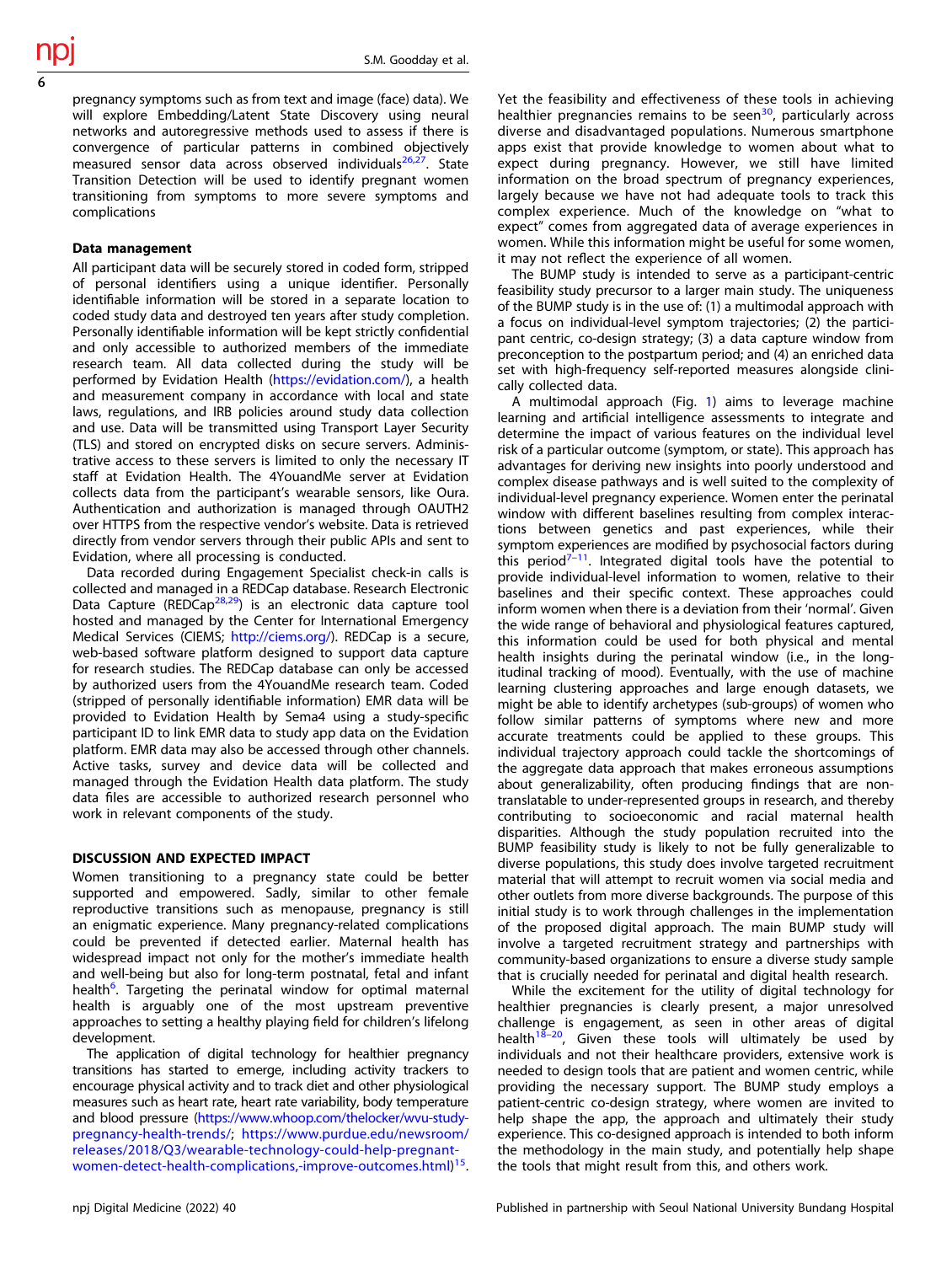<span id="page-6-0"></span>In following women from preconception to the postpartum period, we are able to capture a baseline A state, a pregnancy B state, and a postpartum C state. Some symptoms will dramatically subside during the postpartum period (e.g., shortness of breath), while others may increase (e.g., mood). The transitions through these states enable rich data capture for testing the feasibility of picking up objectively measured signals from sensor data.

Digital health studies that collect objectively measured data require ground truth measures to validate the accuracy of the sensor data. The BUMP study involves the collection of highfrequency self-reported symptom data, qualitative data of symptom context collected during engagement specialist checkins, and EMR clinical data providing an enriched data set to validate the accuracy of the objectively measured data captured from the study devices.

The BUMP study's long-term goals and potential implications are in the development of a digital personalized health tracker that provides both knowledge and support to women entering the metamorphosis of pregnancy. The prospect of returning objectively measured information to women outside the medical system has the potential for empowering tools that could help women predict when symptoms might become risky and be a sign of an impending complication or condition within their individualized context. This empowerment, enabled by monitoring of symptoms and AI driven insights provides opportunities for personalized lifestyle interventions as opposed to relying on pharma-driven acute treatments that could have a dramatic impact globally on pregnancy-related outcomes. Additionally, this approach may allow women, particularly minority women, to better advocate for themselves in a system where they are subject to the implicit biases of healthcare systems and providers. The intention is to continue to co-design this work with women to facilitate translation of findings to all women, particularly those who may have less access to digital health tools and equitable health care.

#### Reporting summary

Further information on research design is available in the Nature Research Reporting Summary linked to this article.

#### DATA AVAILABILITY

It is 4YouandMe's mission to host all generated study data into the public domain so that any 'qualified' researcher can access it. Accordingly, among participants who opt-in, coded study data from the BUMP study participants will be placed onto the Synapse platform (synapse.org) at Sage Bionetworks [\(https://sagebionetworks.org\)](https://sagebionetworks.org) and can be freely accessed by any researcher who becomes 'qualified' by becoming a registered and certified Synapse user [\(https://help.synapse.org/docs/User-Account-](https://help.synapse.org/docs/User-Account-Tiers.2007072795.html)[Tiers.2007072795.html](https://help.synapse.org/docs/User-Account-Tiers.2007072795.html)), and by meeting the specific conditions of use that require submitting an intended data use statement alongside an IRB approved protocol. This coded data set will not include sensitive data including relative location, video diaries, social media data, and qualitative data captured during Engagement Specialist check-in calls. The BUMP study is still active (as of the date of this publication). Once the study is complete, data will be hosted on the Synapse platform. Please check the 4YouandMe website ([www.4youandme.org\)](http://www.4youandme.org) or contact the corresponding author (sarah@4youandme.org) for an update on when study data will be available and how to access.

## CODE AVAILABILITY

After the BUMP study is complete any associated code (e.g., study app, algorithms) produced by 4YouandMe will be made available via GitHub. Please check the 4YouandMe website ([www.4youandme.org](http://www.4youandme.org)) or contact the corresponding author (sarah@4youandme.org) for an update on when study code will be available and how to access.

Received: 13 July 2021; Accepted: 23 February 2022; Published online: 30 March 2022

#### **REFERENCES**

1. Moran, P. S. et al. Economic burden of maternal morbidity - a systematic review of cost-of-illness studies. PLoS ONE 15, e0227377 (2020).

7

- 2. Gon, G. et al. The frequency of maternal morbidity: A systematic review of systematic reviews. Int. J. Gynaecol. Obstet. 141, 20–38 (2018).
- 3. Global Burden of Disease, Injury Incidence and Prevalence Collaborators. Global, regional, and national incidence, prevalence, and years lived with disability for 354 diseases and injuries for 195 countries and territories, 1990-2017: a systematic analysis for the Global Burden of Disease Study 2017. Lancet 392, 1789–858 (2018).
- 4. Tikkanen, R. G. M., FitzGerald M. & Zephyrin L. Maternal Mortality and Maternity Care in the United States Compared to 10 Other Developed Countries. Issue briefs (Commonwealth Fund, 2020).
- 5. Magnus, M. C., Wilcox, A. J., Morken, N. H., Weinberg, C. R. & Haberg, S. E. Role of maternal age and pregnancy history in risk of miscarriage: prospective register based study. BMJ 364, l869 (2018).
- 6. Wadhwa, P. D., Buss, C., Entringer, S. & Swanson, J. M. Developmental origins of health and disease: brief history of the approach and current focus on epigenetic mechanisms. Semin. Reprod. Med. 27, 358–68 (2009).
- 7. Roberts, J. M. & Bell, M. If we know so much about preeclampsia, why haven't we cured the disease? J. Reprod. Immunol. 99, 1–9 (2013).
- 8. Latendresse, G. The interaction between chronic stress and pregnancy: preterm birth from a biobehavioral perspective. J. Midwifery Women's Health 54, 8-17 (2009).
- 9. Wadhwa, P. D. et al. Stress, infection and preterm birth: a biobehavioural perspective. Paediatr. Perinat. Epidemiol. 15, 17-29 (2001).
- 10. Li, Y., Dalton, V. K., Lee, S. J., Rosemberg, M. S. & Seng, J. S. Exploring the validity of allostatic load in pregnant women. Midwifery 82, 102621 (2020).
- 11. Riggan, K. A., Gilbert, A. & Allyse, M. A. Acknowledging and addressing allostatic load in pregnancy care. J. Racial Ethn. Health Disparities 8, 69-79 (2021).
- 12. Goodday, S. & Friend, S. Unlocking stress and forecasting its consequences with digital technology. npj Digital Med. 2, 1–5 (2019).
- 13. Yang, C. C., Chao, T. C., Kuo, T. B., Yin, C. S. & Chen, H. I. Preeclamptic pregnancy is associated with increased sympathetic and decreased parasympathetic control of HR. Am. J. Physiol. Heart Circ. Physiol. 278, H1269–73 (2000).
- 14. Millman, A. L. et al. Oxygen saturation as a predictor of adverse maternal outcomes in women with preeclampsia. J. Obstet. Gynaecol. Can. 33, 705–14 (2011).
- 15. Grym, K. et al. Feasibility of smart wristbands for continuous monitoring during pregnancy and one month after birth. BMC Pregnancy Childbirth 19, 34 (2019).
- 16. Penton-Voak, I. S. M. M. & Looi, C. Y. Biased facial-emotion perception in mental health disorders: a possible target for psychological intervention? Curr. Direct Psychol. Sci. 26, 294–301 (2017).
- 17. Cormack, F. et al. Wearable technology for high-frequency cognitive and mood assessment in major depressive disorder: longitudinal observational study. JMIR Ment. Health **6**, e12814 (2019).
- 18. Simblett, S. et al. Barriers to and facilitators of engagement with remote measurement technology for managing health: systematic review and content analysis of findings. J. Med. Internet Res. 20, e10480 (2018).
- 19. Pratap, A. et al. Indicators of retention in remote digital health studies: a crossstudy evaluation of 100,000 participants. NPJ Digit. Med. 3, 21 (2020).
- 20. O'Connor, S. et al. Understanding factors affecting patient and public engagement and recruitment to digital health interventions: a systematic review of qualitative studies. BMC Med. Inform. Decis. Mak. 16, 120 (2016).
- 21. Ghassemi M., et al. Unfolding physiological state: mortality modelling in intensive care units. KDD 75–84 (2014).
- 22. Tonekaboni S. J. S., Campbell K., Duvenaud D. K., Goldenberg A. What went wrong and when? Instance-wise feature importance for time-series black-box models. Advances in Neural Information Processing Systems, 33, (2020).
- 23. AlHanai T., Ghassemi M. Predicting latent narrative mood using audio and physiologic data. AAAI Conference on Artificial Intelligence (2017).
- 24. Wang, B. et al. Similarity network fusion for aggregating data types on a genomic scale. Nat. Methods 11, 333 (2014).
- 25. Liu, G. et al. Clinically accurate chest X-ray report generation arXiv [https://doi.org/](https://doi.org/10.48550/arXiv.1904.02633) [10.48550/arXiv.1904.02633](https://doi.org/10.48550/arXiv.1904.02633) (2019).
- 26. Suresh, H. et al. Clinical intervention prediction and understanding using deep networks. arXiv <https://doi.org/10.48550/arXiv.1705.08498> (2017).
- 27. Rampášek, L., Hidru, D., Smirnov, P., Haibe-Kains, B. & Goldenberg, A. Dr. VAE: improving drug response prediction via modeling of drug perturbation effects. Bioinformatics 1, 3743–51 (2019).
- 28. Harris, P. A. et al. Research electronic data capture (REDCap) A metadata-driven methodology and workflow process for providing translational research informatics support. J. Biomed. Inf. 42, 377–81 (2009).
- 29. Harris, P. A. et al. REDCap Consortium, The REDCap consortium: building an international community of software partners. J. Biomed. Inform. 95, 103208 (2019).